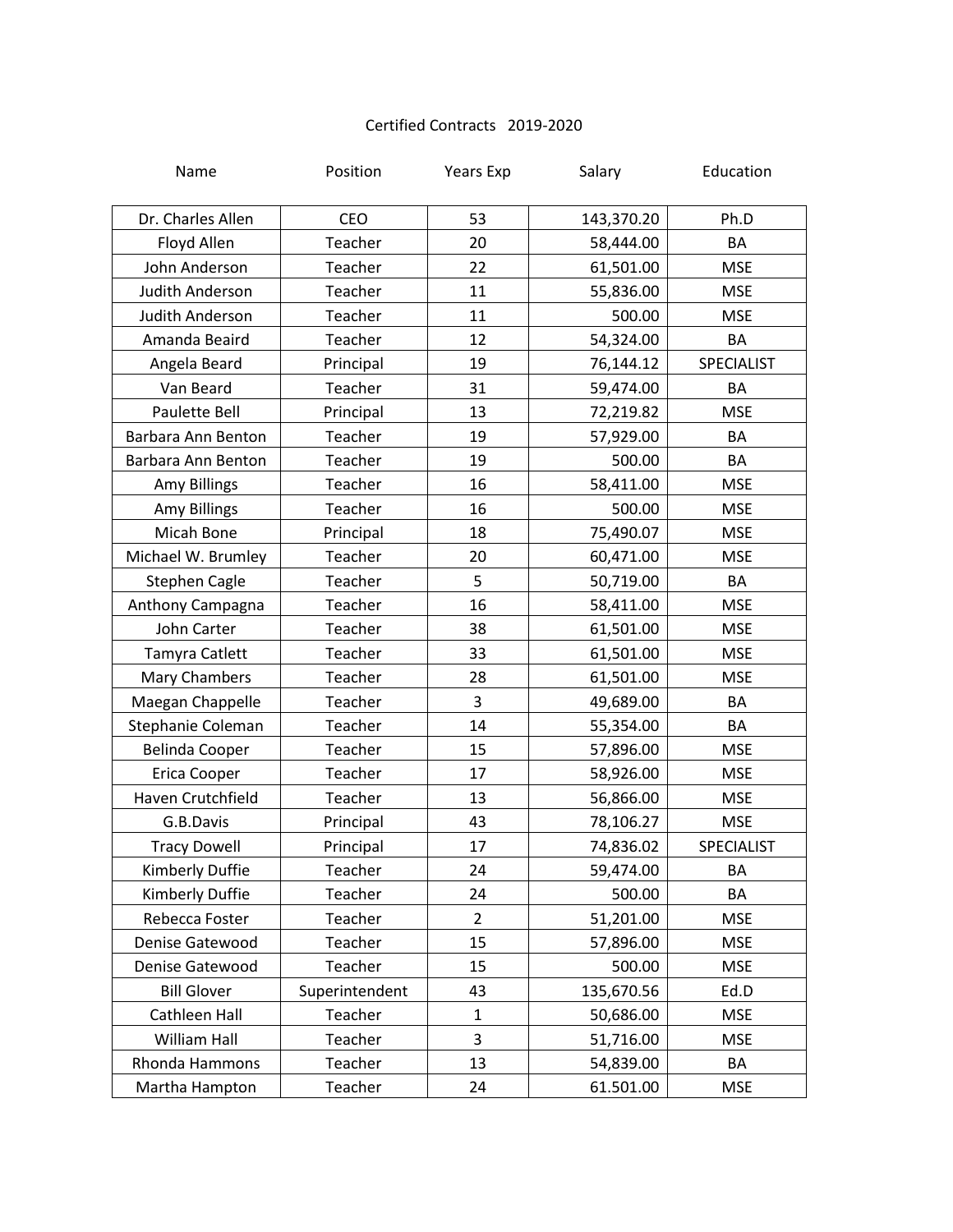| Norma Hewett           | Teacher   | 18                      | 59,441.00 | <b>MSE</b> |
|------------------------|-----------|-------------------------|-----------|------------|
| <b>Breit Hicks</b>     | Teacher   | 15                      | 55,869.00 | BA         |
| Katherine Hilton       | Teacher   | 11                      | 55,836.00 | <b>MSE</b> |
| <b>Robert Hollis</b>   | Teacher   | 4                       | 52,231.00 | <b>MSE</b> |
| David Hudgens          | Teacher   | $\mathbf{1}$            | 58,926.00 | <b>MSE</b> |
| Kimberly Hutchins      | Teacher   | 25                      | 59,474.00 | BA         |
| Kimberly Hutchins      | Teacher   | 25                      | 500.00    | BA         |
| Rebecca Jackson        | Teacher   | 15                      | 55,869.00 | BA         |
| Jerry Johnson          | Teacher   | 34                      | 59,474.00 | BA         |
| Jerry Johnson          | Teacher   | 34                      | 500.00    | BA         |
| Marvin Jones           | Teacher   | 14                      | 55,354.00 | BA         |
| Nick Kelnhofer         | Teacher   | 16                      | 58,411.00 | <b>MSE</b> |
| James Kimmer           | Teacher   | 25                      | 59,474.00 | BA         |
| Gaylia King            | Teacher   | 22                      | 59,474.00 | BA         |
| Gaylia King            | Teacher   | 22                      | 500.00    | BA         |
| Eulea Kiraly           | Teacher   | 10                      | 55,321.00 | <b>MSE</b> |
| Roger Koontz           | Teacher   | 26                      | 61,501.00 | <b>MSE</b> |
| <b>Russell Langley</b> | Teacher   | 23                      | 59,474.00 | BA         |
| Mark Mashall           | Teacher   | $\mathbf{1}$            | 48,659.00 | BA         |
| Sheila McCurley        | Teacher   | 29                      | 59,474.00 | BA         |
| Amee A. McGuire        | Teacher   | 16                      | 58,411.00 | <b>MSE</b> |
| <b>Rob Nankervis</b>   | Teacher   | 27                      | 59,474.00 | BA         |
| <b>Benny Nettles</b>   | Principal | 35                      | 78,106.27 | <b>MSE</b> |
| Channon Newman         | Principal | 13                      | 72,219.82 | <b>MSE</b> |
| Matthew Orf            | Teacher   | 12                      | 56,351.00 | <b>MSE</b> |
| Leah D. Patterson      | Teacher   | 19                      | 59,956.00 | <b>MSE</b> |
| Jennifer Phelps        | Teacher   | $\overline{7}$          | 51,749.00 | BA         |
| Donna D. Pilgrim       | Teacher   | 25                      | 61,501.00 | <b>MSE</b> |
| Marcia Rogers          | Teacher   | $\overline{\mathbf{4}}$ | 52,231.00 | <b>MSE</b> |
| Marcia Rogers          | Teacher   | 4                       | 500.00    | <b>MSE</b> |
| Aron Sain              | Teacher   | 26                      | 59,474.00 | BA         |
| Melissa Smith          | Teacher   | 11                      | 53,809.00 | BA         |
| <b>Micheal Stewart</b> | Teacher   | 19                      | 59,956.00 | <b>MSE</b> |
| <b>Timothy Stewart</b> | Teacher   | 18                      | 59,441.00 | <b>MSE</b> |
| <b>Timothy Stewart</b> | Teacher   | 18                      | 500.00    | <b>MSE</b> |
| Patricia Tabb          | Principal | 36                      | 78,106.27 | <b>MSE</b> |
| Nathaniel Thompson     | Principal | 35                      | 78,106.27 | <b>MSE</b> |
| Cheryl Tucker          | Teacher   | 36                      | 59,474.00 | BA         |
| Hosea Washington       | Principal | 38                      | 78,106.27 | <b>MSE</b> |
| David Webb             | Principal | 23                      | 78,106.27 | <b>MSE</b> |
| Ossie Wesley           | Teacher   | 22                      | 61,501.00 | <b>MSE</b> |